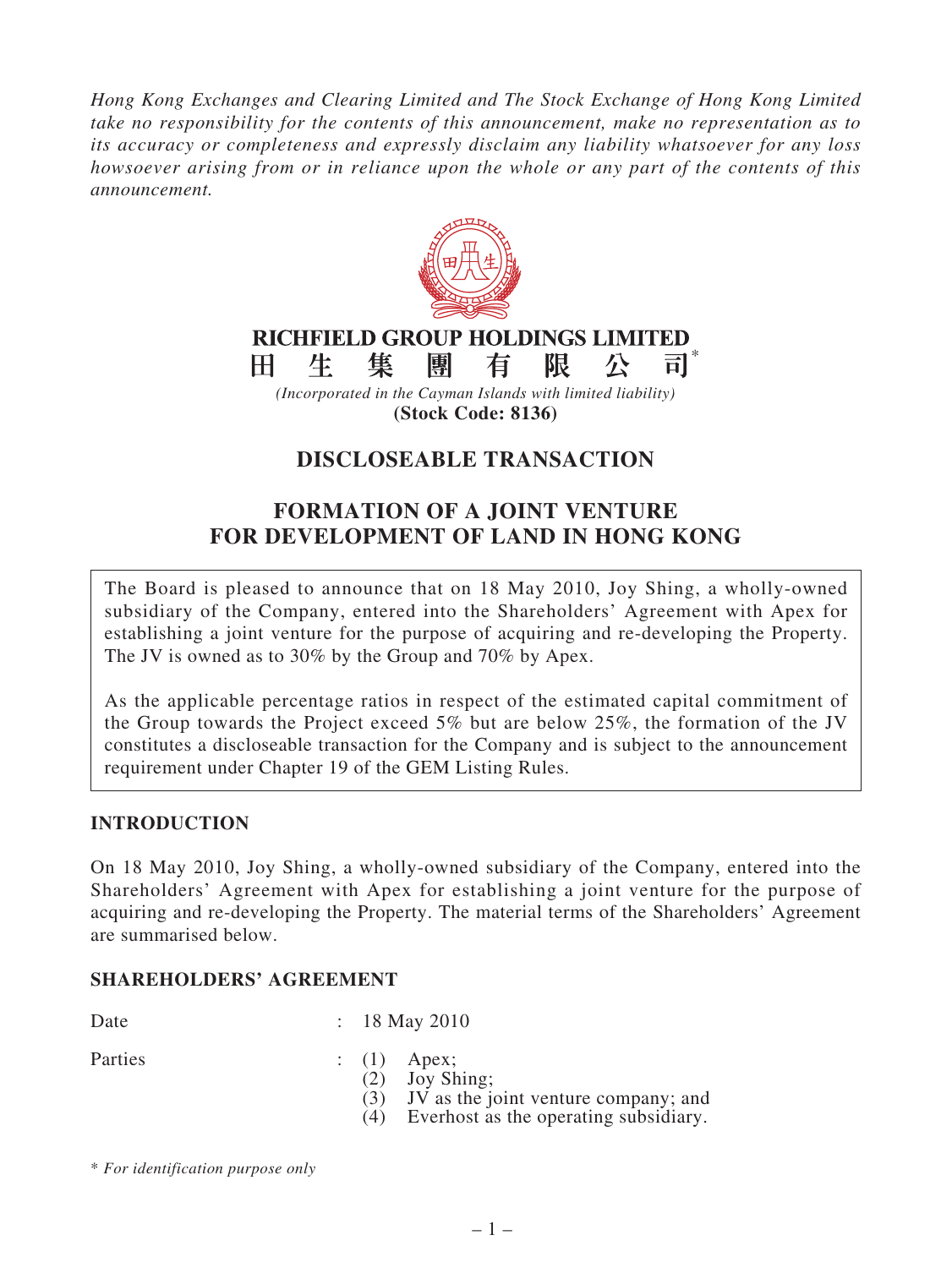|                          | Apex is a limited liability company incorporated in the<br>British Virgin Islands. To the best of the knowledge,<br>information and belief of the Directors, having made all<br>reasonable enquiries, the principal business activity of<br>Apex as at the date of this announcement is holding of $70\%$<br>shareholding interest in the JV, and Apex and its ultimate<br>beneficial owners (namely, Phoenix Asia Real Estate<br>Investments IV(A), L.P. and Phoenix Asia Real Estate<br>Investments $IV(B)$ , L.P.) are third parties independent of<br>the Company and connected persons (as defined in the GEM<br>Listing Rules) of the Company. |
|--------------------------|------------------------------------------------------------------------------------------------------------------------------------------------------------------------------------------------------------------------------------------------------------------------------------------------------------------------------------------------------------------------------------------------------------------------------------------------------------------------------------------------------------------------------------------------------------------------------------------------------------------------------------------------------|
| Principal Activity       | The JV is formed for the purpose of acquiring and re-<br>developing the Property through Everhost.                                                                                                                                                                                                                                                                                                                                                                                                                                                                                                                                                   |
| Shareholding             | The JV is owned as to 30% by the Group and 70% by Apex.<br>The JV will not become a subsidiary of the Company.<br>Instead, the Company will treat its investment in the JV as<br>an investment in an associate.                                                                                                                                                                                                                                                                                                                                                                                                                                      |
| <b>Board Composition</b> | The Group will be entitled to appoint up to 2 directors to<br>each of the JV and Everhost while Apex will be entitled to<br>appoint up to 4 directors to each of the JV and Everhost.                                                                                                                                                                                                                                                                                                                                                                                                                                                                |
| Financing                | The project costs will be funded initially by project financing<br>from banks or financial institutions as the board of the JV<br>may deem appropriate from time to time with any shortfall<br>to be funded by shareholders' loans from Joy Shing and<br>Apex on a several and pro-rata basis with reference to their<br>respective shareholdings in the JV.                                                                                                                                                                                                                                                                                         |
| Profit Sharing           | Any profit derived from the Project will be shared by Joy<br>Shing and Apex on a 30:70 basis.                                                                                                                                                                                                                                                                                                                                                                                                                                                                                                                                                        |

#### **INFORMATION ON THE PROJECT**

The Property comprises 9 blocks of old residential buildings located at Nos.18-32 Junction Road, Kowloon, Hong Kong with a site area of approximately 10,200 square feet. Subject to the approval of the relevant government department(s), the maximum permissible gross floor area for re-development under the relevant outline zoning plan is 9 times the site area, comprising approximately 76,500 square feet for residential use and approximately 15,300 square feet for commercial use. It is intended that the Property will be re-developed into a composite residential/retail building or buildings and Apex or its affiliates will be appointed as the manager of the Project and entitled to a management fee equivalent to 5% of the total construction costs. It is also agreed that Apex or its affiliates has a right to be appointed as the sales coordinator for marketing and sales of the Project and entitled to a service fee equivalent to 1% of the gross sale proceeds of each unit or any part or parts thereof received by Everhost from retail sales.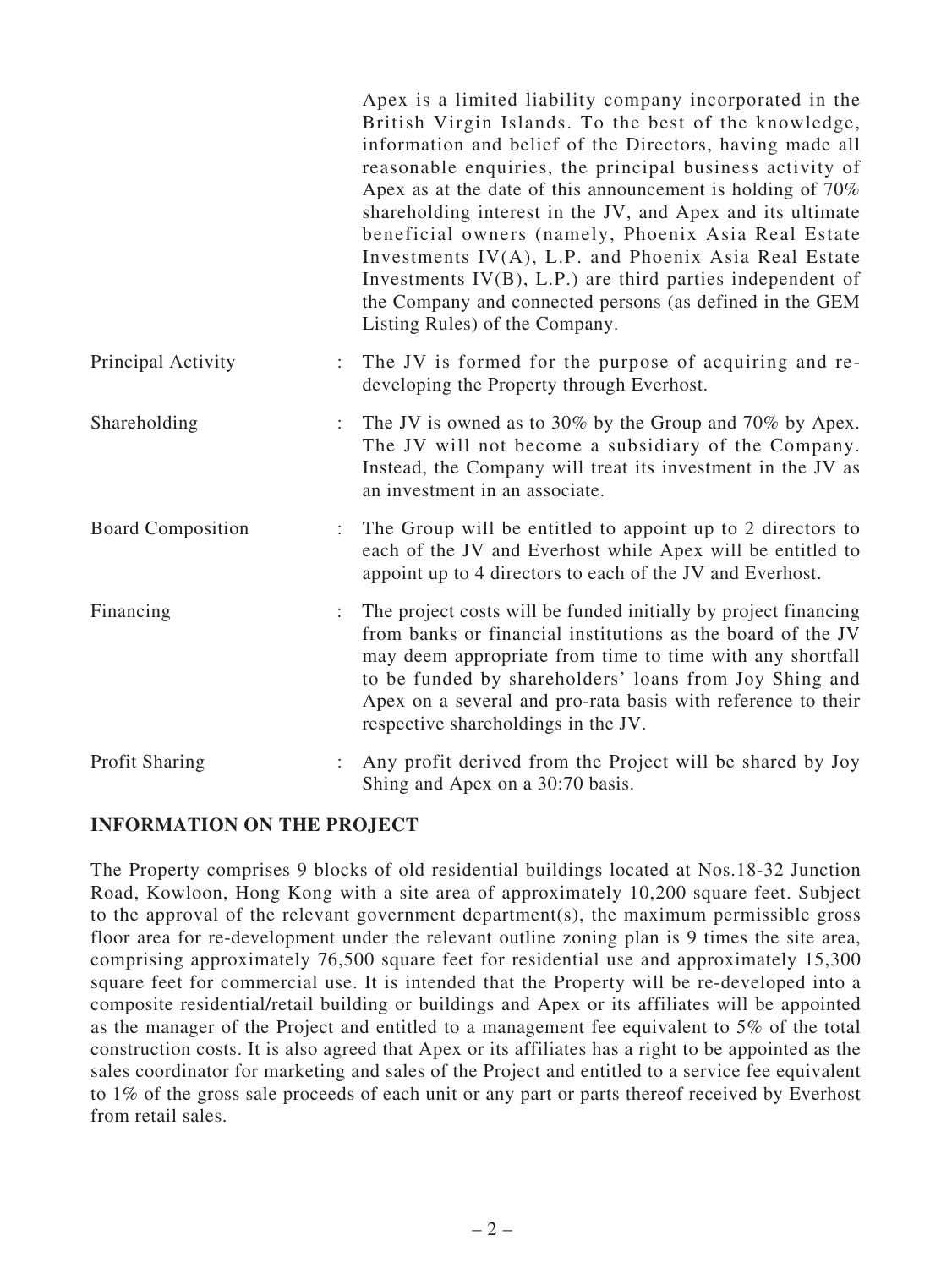The project costs, including (without limitation) the costs of acquisition of the Property and the construction costs, are currently estimated to be approximately HK\$754 million, of which the Group (through Joy Shing) is expected to contribute approximately HK\$226.2 million, representing its 30% interest in the JV, to be paid in accordance with the payment obligations under the sale and purchase agreements for acquisition of the Property and the construction schedule for re-development of the Property. The Group intends to finance its portion of the funding requirements initially by project financing with any shortfall to be financed by internal resources of the Group. Up to the date of this announcement, the Group has contributed HK\$30,484,050 to the JV by way of shareholder's loan.

### **REASONS AND BENEFITS FOR FORMING THE JOINT VENTURE**

The Group is principally engaged in provision of property brokerage services, provision of schemes for property consolidation, assembly and re-development and property trading in Hong Kong. To complement such business and broaden the revenue base of the Group, the Board decides to diversify and expand its existing business into the property development market. In light of the growing potential of the property development market in Hong Kong, the Board is of the view that such diversification will be beneficial to the long term development of the Group. In addition, it is believed that by forming the JV with Apex, the Group would be able to capitalise on the extensive knowledge, experience and expertise which Apex's management has in the property development business in Hong Kong which are crucial for the future success of the property development business of the Group. Further, the Group would also be able to benefit financially from its investment in the JV through the sale and/or leasing of the units in the re-developed Property.

Taking into consideration of the aforesaid, the Directors consider the terms of the formation of the JV to be fair and reasonable and in the interest of the Company and its shareholders as a whole.

## **IMPLICATIONS UNDER THE LISTING RULES**

As the applicable percentage ratios in respect of the estimated capital commitment of the Group towards the Project exceed 5% but are below 25%, the formation of the JV constitutes a discloseable transaction for the Company and is subject to the announcement requirement under Chapter 19 of the GEM Listing Rules.

#### **DEFINITIONS**

In this announcement, unless the context requires otherwise, the following terms shall have the following meanings:

| "Apex"  | Apex Step Holdings Limited, a company incorporated<br>in the British Virgin Islands with limited liability |
|---------|------------------------------------------------------------------------------------------------------------|
| "Board" | the board of Directors                                                                                     |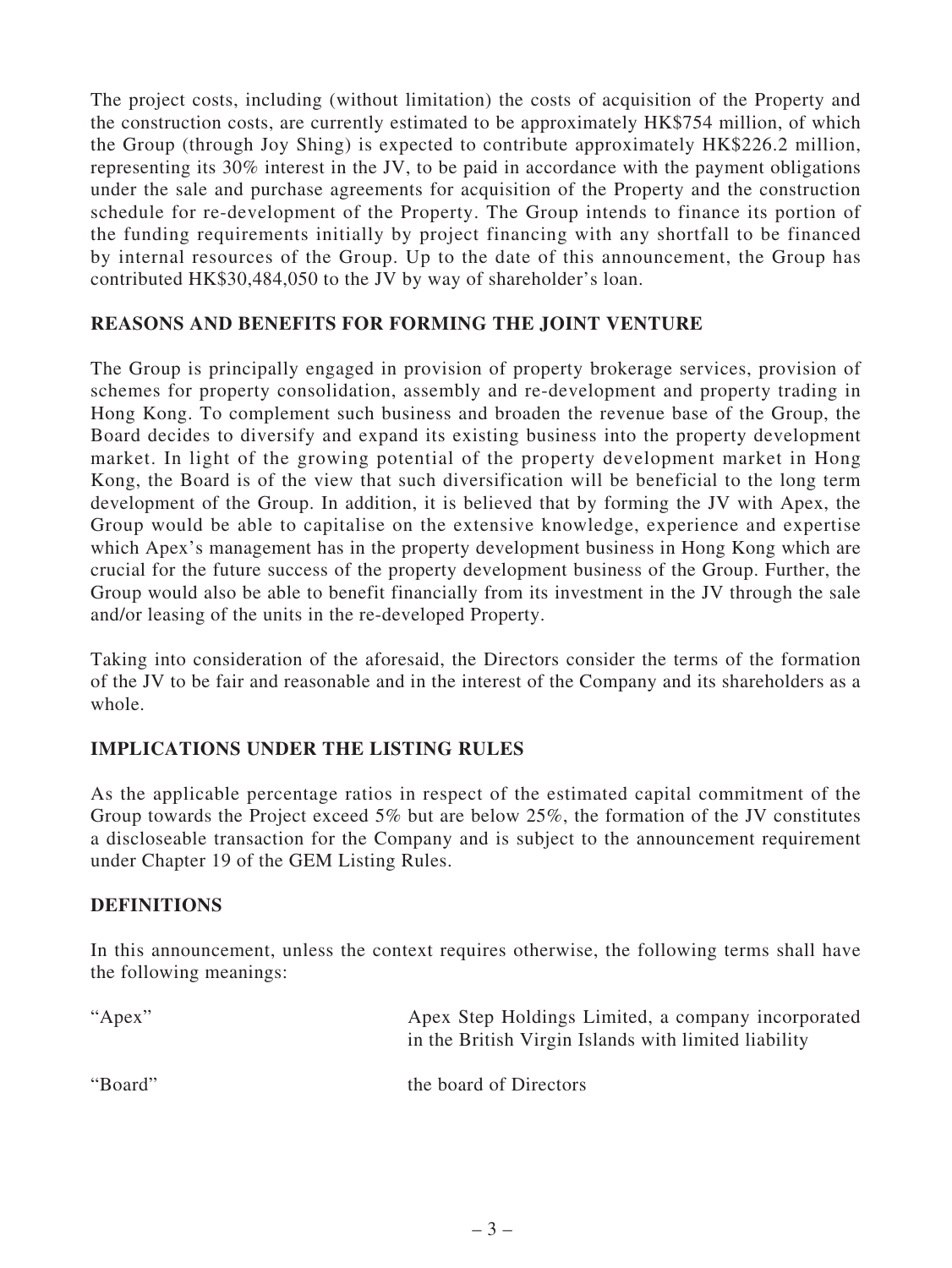| "Company"                 | Richfield Group Holdings Limited, a company<br>incorporated in the Cayman Islands with limited<br>liability and the issued shares of which are listed on<br><b>GEM</b> |
|---------------------------|------------------------------------------------------------------------------------------------------------------------------------------------------------------------|
| "Director(s)"             | the director(s) of the Company                                                                                                                                         |
| "Everhost"                | Everhost Limited, a company incorporated in Hong<br>Kong with limited liability and a wholly-owned<br>subsidiary of the JV                                             |
| "GEM"                     | the Growth Enterprise Market of the Stock Exchange                                                                                                                     |
| "GEM Listing Rules"       | the Rules Governing the Listing of Securities on GEM                                                                                                                   |
| "Group"                   | the Company and its subsidiaries                                                                                                                                       |
| "Joy Shing"               | Joy Shing Development Limited, a company<br>incorporated in the British Virgin Islands with<br>limited liability and a wholly-owned subsidiary of the<br>Company       |
| " $JV$ "                  | Apex Plan Limited, a company incorporated in the<br>British Virgin Islands with limited liability and owned<br>as to 30% by Joy Shing and 70% by Apex                  |
| "Project"                 | the acquisition and re-development of the Property                                                                                                                     |
| "Property"                | the property located at Nos.18-32 Junction Road,<br>Kowloon, Hong Kong                                                                                                 |
| "Shareholders' Agreement" | the shareholders' agreement dated 18 May 2010<br>between Apex, Joy Shing, the JV and Everhost                                                                          |
| "Stock Exchange"          | The Stock Exchange of Hong Kong Limited                                                                                                                                |
|                           | By order of the Board<br><b>Richfield Group Holdings Limited</b><br>Pong Wai San, Wilson<br><b>Executive Director</b>                                                  |

Hong Kong, 18 May 2010